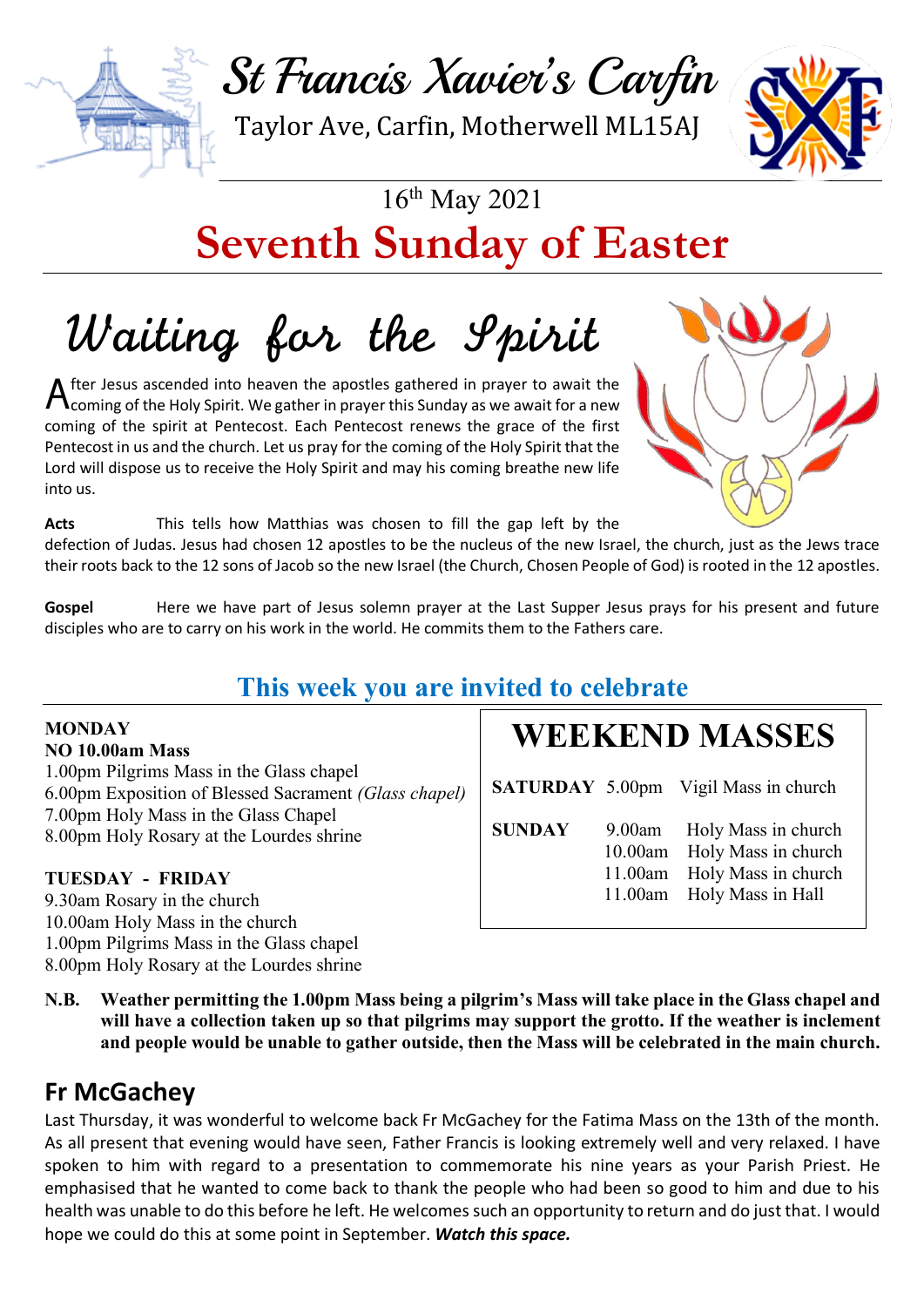

# **The Month of May Month of Mary**

This coming Saturday sees the beginning of the month dedicated to Our Blessed Lady, the lovely month of May. **Pope Francis asks us to invoke Our Lady through the Rosary in her month of May, for an end to the pandemic.**

The Holy Rosary will be prayed 30 minutes before the weekday Masses – Monday - Friday.

**Each evening during May at 8.00pm, the Holy Rosary will be recited at the Lourdes shrine in the grotto.**

On Tuesdays of May the 8.00pm rosary will be broadcast via social media throughout the United Kingdom.

## **The First Holy Communion celebrations**

| Fri 21 <sup>st</sup> May<br>7.00pm | Paul McGuinness<br>(Glass chapel)                        | Fri 28 <sup>th</sup> May<br>7.00pm | Sofia Johnston<br>(Glass chapel)                                                      |
|------------------------------------|----------------------------------------------------------|------------------------------------|---------------------------------------------------------------------------------------|
| 10.00am                            | Sat 22 <sup>nd</sup> May Andrew McDougall / Calum Reeves | 10.00am                            | Sat 29 <sup>th</sup> May Poppy Somerville / Beau Sullivan<br>Olivia Boyle             |
|                                    |                                                          | 10.00am                            | <b>Sat 19th June</b> Ciaran Lettis / Erin Battersby<br>Isaac Managa / Ethan McCormick |

*Please keep these children and their parents in your prayers.*

#### **CONFESSION**

**This Monday evening (6.00pm) I will have the pleasure of celebrating the Sacrament of God's Forgiveness with Paul McGuinness, Andrew McDougall and Calum Reeves**

| THANK YOU FOR LAST WEEK'S COLLECTION |       |  |  |  |  |
|--------------------------------------|-------|--|--|--|--|
| Loose & GiftAid                      | £1980 |  |  |  |  |
| <b>Standing Orders</b>               | £152  |  |  |  |  |
| <b>Total</b>                         | £2032 |  |  |  |  |
| <b>Contactless (Grotto)</b> £10      |       |  |  |  |  |

**A polite and gentle reminder, please to switch off your mobile phones before coming into church. THANK YOU.**



## **Mr Paul McWatt, Head Teacher of Taylor High School**

The priests of the 'feeder' parishes to Taylor High School met last week with the new headmaster, Mr Paul McWatt. He is a committed Catholic and extremely enthusiastic to continue to build on the Catholic ethos which is so much part of Taylor High School. I have invited him to come and speak to all the parishioners here at one of the Sunday Masses and he has very readily agreed to do so. We wish him every best wish in his role as head teacher.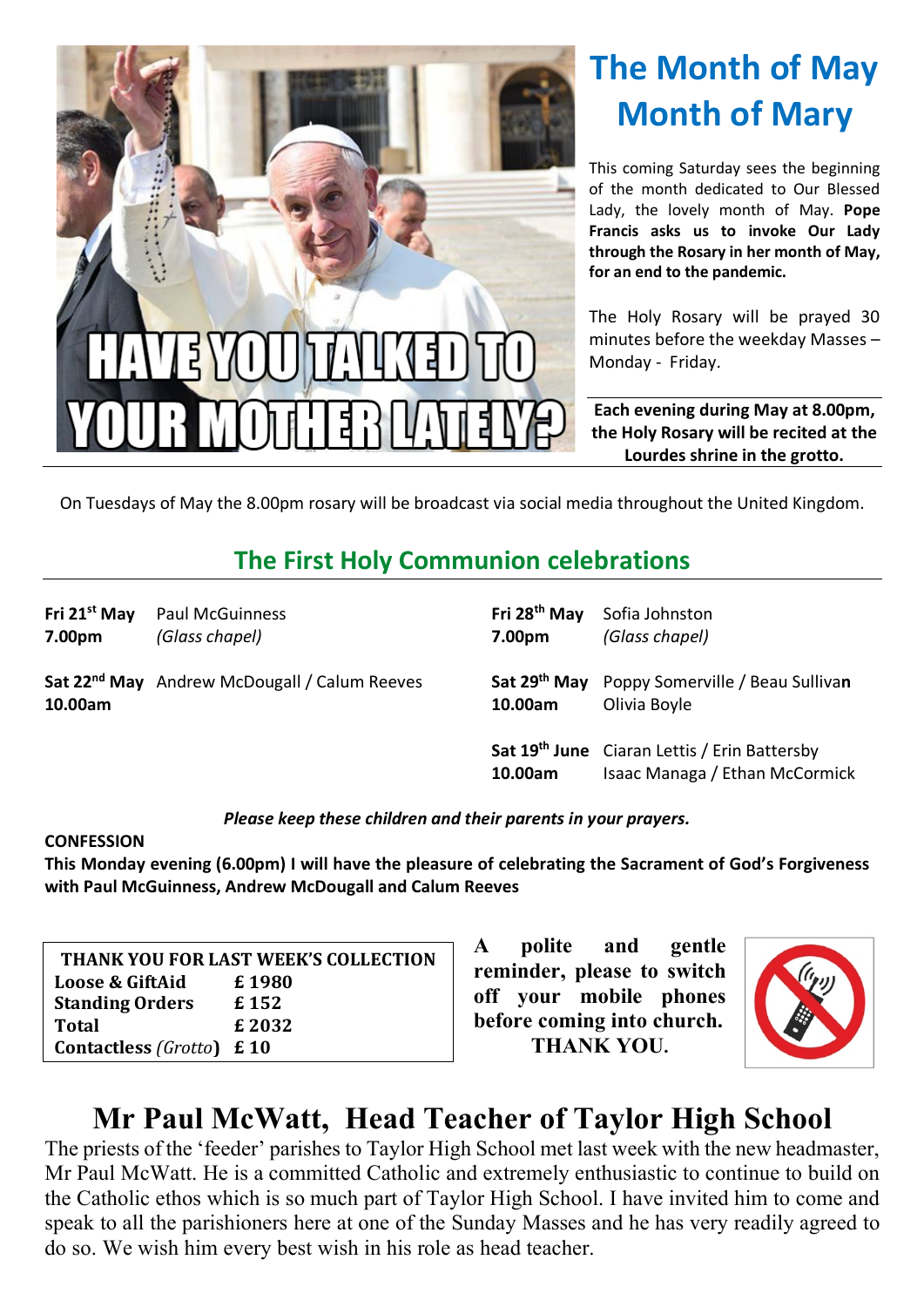#### **Legion of Mary**

Next Sunday afternoon, the **Legion of Mary** in Scotland will be having Holy Mass in the grotto to celebrate the centenary of the founding of the Legion of Mary by Frank Duff in Dublin 100 years ago Bishop Toal will be the main celebrant and the Legion of Mary have also invited a number of priests to come and concelebrate this centenary with them.

#### **Tea Room**

The experiment with the tea room in the Bernadette suite in the Xavier Centre has come to an end. Experience has shown that the room itself is just too small to accommodate anything more than around 12 people but it was enjoyable to meet some of the parishioners after morning Mass and to share a blether with them over a cup of tea or coffee. Alas, the school groups coming next week will need the use of this room.

Work on the café in the Pilgrimage Centre has not progressed any. I do not think it will be open this side of Christmas but, let's see.

#### **READERS FOR NEXT WEEKEND**

|            |            | <b>CHURCH</b>    | HALL      |
|------------|------------|------------------|-----------|
|            | Sat 5.00pm | Liz McMahon      |           |
| <b>Sun</b> | 9.00am     | Alan Panton      |           |
| Sun        | 10.00am    | Aileen Muir      |           |
| <b>Sun</b> | 11.00am    | John Paul Cairns | volunteer |
|            |            |                  |           |

## **Special Collection in May**

The Diocesan special collection in May is for Sick and Retired Priests. In 2020, the costs to the diocese for sick and retired priests was in excess of £305K, whereas the special collection was only raised £29,850. The deficit of about £275K had to be met from diocesan funds.

Donations can also be made using the Payacharity online portal on the front page of the diocesan website – www.rcdom.org.uk. One of the options provided is for Sick and Retired Priests and the donation can be gift-aided.

#### **Weekday Mass numbers**

I have been taking a note of the numbers attending the 10:00 o'clock Mass and the 1:00 o'clock Pilgrim's Mass as well as the Monday evening 7.00pm Mass. I only have the last two weeks to go by but unless the numbers attending the 1:00 o'clock Mass were to increase dramatically I would have to consider 'dropping' this Mass. The same applies to the Monday evening Mass. I shall continue to monitor the situation and will keep you abreast of my thoughts. Now that I have been here for over a year I am beginning to get a feel for the considerable demands made on both my time and energy. In a chat with Fr McGachey last Thursday evening, he voiced the opinion that what happened to him should be a reminder to all priests that we have to be cautious with regard to what we would like to do and what we can actually do – and I have about 15 years on Fr McGachey!!!

I anticipate that in order to be able to keep up and fulfil the demands I would need one day a week where there would be nothing on in the grotto or in the parish church - a so called 'desert day' or to use a Latin phrase 'dies non' (in other words, a day when nothing happens and I am unavailable.) I will continue to pray about this in the weeks ahead.

#### **LET US REMEMBER IN PRAYER**

**Sick:** James Rielly

**Recently Dead:** Joel Glauser, John McAlister, Grennio Franchitti, Kathleen Melville, Eileen Pierrott, Daniel Sweeney, Mary Taylor, May Conner, Jim Oates (St Bernadette's), Bill Divers, Katie McEwen, Sean McGuigan

**Anniversary:** Lizzie McVey, Gerald Riordan, Joseph Hughes, Mary McMorrow

**Months Mind:** Agnes & John Riordan, Anne Marie (Cullion) Jeffrey

> *May the Risen Lord shine his peace and light on everyone.*

**ST ALOYSIUS HIGH SCHOOL,** Glasgow will bring groups to the grotto four days this coming week.